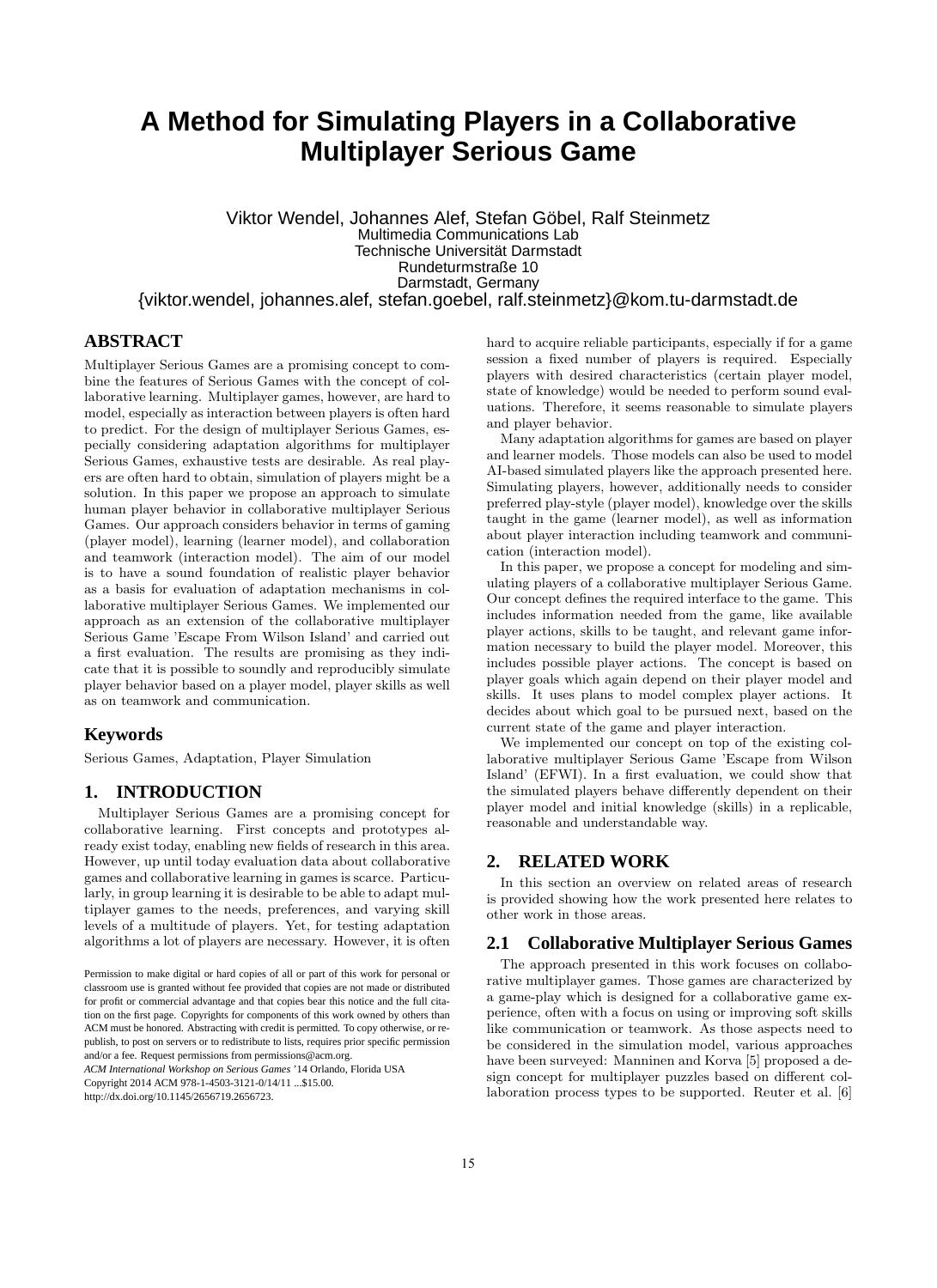

Figure 1: Simulated player.

presented a concept for game design patterns especially for collaborative player interactions. Zagal et al. [12] proposed a set of guidelines for designing collaborative games based on analysis of collaborative board games. Wendel et al. [11] proposed an approach for collaborative multiplayer design for a game for learning collaboration skills based on the guidelines of Zagal et al. [12].

## **2.2 Adaptation in Multiplayer Games**

For adaptation concepts in multiplayer games, Kickmeier-Rust and Albert [3] provide a comprehensive overview. A core concept in this context is the term *GameFlow* [10] which refers to flow in games, i.e. to keeping players' skill-tochallenge ratio at an optimal rate. Therefore, player modeling is an important aspect as it is necessary to have a sound model of a player/learner in a collaborative multiplayer Serious Game in order to be able to adapt the game towards the needs, preferences, and skills of a player. Smith et al. [8] created a comprehensive taxonomy of existing player models. In the context of this work, the player models which fit best are those of Houlette [2] and Bartle [1]. Houlette's model uses player traits which can be defined according to the game. This is especially beneficial as it provides a very flexible player model which can easily be adapted to different games. Bartle's player model is commonly used in the context of role-play games and defines the archetypes 'explorer', 'socializer', 'killer', and 'achiever', which fits very well to the genre used here.

Regarding learner modeling, the competency-based knowledge space theory (CbKST) [4] seems promising for our concept. The model has been used bei Steiner et al. [9] for a learner model composed of a skill-based plan, a competence goal, the competence state, and the knowledge state.

## **2.3 Player Simulation Concepts**

There are two main aspects of the simulation of a player. First, the structure that defines how the AI carries out its behavior. Second, there is the way the behavior is generated. An intuitive concept for the structure of an AI is the agent. Russel and Norvig [7] describe an agent as an entity that can perceive and influence its environment. The behavior of the agent is defined by its agent function. Russel and Norvig distinguish several types of agents:

The *simple reflex agent* only reacts to the current input of its sensors. Former percepts or actions are not considered for choosing an action. The *model-based reflex agent* enhances this agent by also considering the state of a world model which is updated with its percepts and actions. As these two agent types only apply rules to the situation, they can only achieve one implemented task. To enable an agent of achieving different tasks it must have a way to choose between different tasks. The *goal-based agent* extends the *model-based reflex agent* by introducing goals, which are defined as world states the agent wants to be in. The agent chooses its actions depending on the goal it wants to achieve. A more complex variant of the *goal-based agent* is the *utilitybased agent*. This agent does not try to reach a certain world state but rather evaluates the reachable world states and tries to reach the one that is best for it. This agent is fit best when there are conflicting or constantly changing goals.

To reach complex goals an AI must form a plan, i.e. a sequence of actions. The most simple way of letting the AI form a plan is to provide it with a plan library which holds at least one plan for each goal. The AI only has to choose the best available plan. This method is fast in computation but lacks the flexibility of creating a plan on the fly. Russel and Norvig [7] describe several methods of planning. Among them are search in state space, Planning Graphs, Situation Calculus and generating partially ordered plans. Generating a plan is very computation intensive and becomes very slow with growing numbers of possible actions. This can partially be countered by using efficient heuristics.

## **3. CONCEPT**

Collaborative multiplayer (Serious) games can be characterized as highly dynamic. Thus, player goals might constantly change. Therefore, players are modeled as a *utilitybased agent* as this kind of agent can deal best with those circumstances. Players are modeled with the components shown in Figure 1. The simulated player receives information about the game world from the game itself. The information is processed in the*Perception Module*. Using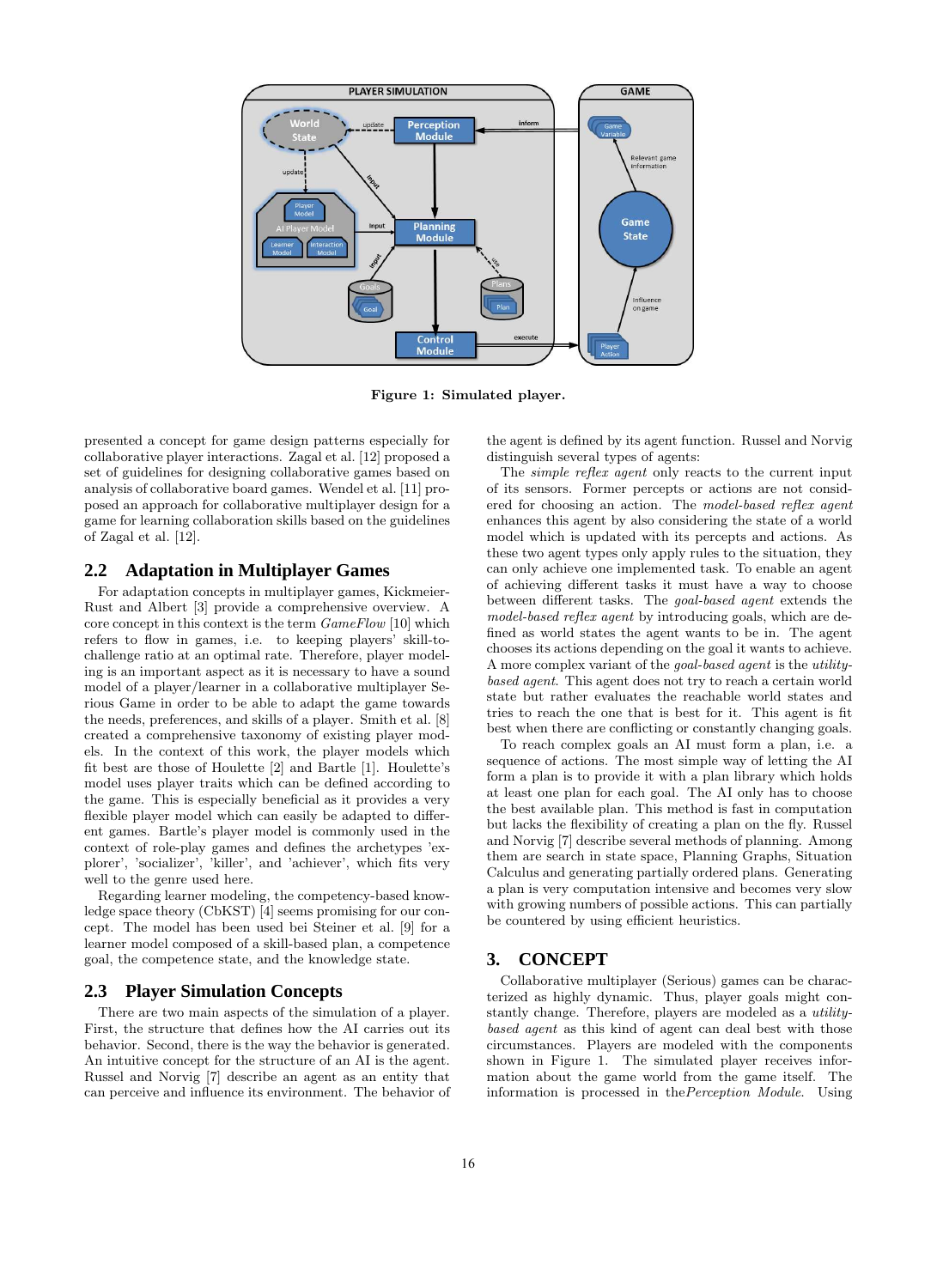this information, the simulated player holds a state of the world (*World State*). The *Simulated Player Model* contains data about the current player model, learner model, and interaction model. It is updated when relevant game states change, like when the player receives vital knowledge, etc. A *Planning Module* periodically evaluates the *Simulated Player Model* and current information about the game world in order to decide which plan should be executed next. Therefore, a plan library is used which holds a set of predefined plans. The *Control Module* decides which game actions the simulated player should execute based on the current plan and *Simulated Player Model*. The input from the *Simulated Player Model* is mainly used for communication related actions.

## **3.1 Basic Definitions**

*Definition 1.* A *Game Variable*  $v \in V$  is an elemental piece of information about the game. Game variables can change either through game mechanics and events or through *Player Actions*.

*Definition 2.* A *Player Action*  $a \in A$  is an isolated action in the game which can be performed by the player. The action has a well-defined effect on the game and/or the player. Examples are 'walk to', 'gather berry', 'fell palm'. All available *Player Actions* are defined via the game interface including relevant parameters and effects.

*Definition 3.* A *Skill*  $s \in S$  is a game relevant piece of knowledge (e.g. 'I can eat berries to increase my saturation') or motor skill (e.g. carrying palm).  $f : S \to [0, 1]$  assigns a value to a skill s, such that  $s = 0$  means that the skill is not learned and  $s > \gamma$  means the skill is learned, whereas  $\gamma$  is a predefined threshold (e.g. 0.75).

Skills can be learned (i.e. the skill value increases) by doing related actions or by gathering relevant information. Teamwork and communication between players is modeled using two special skills 'Teamwork' and 'Communication'. 'Teamwork' is multiplied by the respective skill related to a collaborative task. The 'Communication' value decides about with what probability a player passes on knowledge to other players.

*Definition 4.* A *Player Goal*  $g \in G$ , with  $g = (pi, K \subseteq$  $S, gc \in GC, P' \subseteq P$  is an elementary objective which the player pursues. *Player Goals* define what a player needs to do in order to successfully play the game. They consist of a *Player Interest pi*, a set of *Knowledge Preconditions*  $K \subseteq S$ , a *Goal Condition*  $gc \in GC$ , and a set of *Plans*  $P' \subseteq P$ fulfilling the goal.

*Definition 5.* The *Player Interest*  $pi \in PI$ ,  $pi^T =$  $(pi_1, pi_2, ..., pi_n), pi_x \in [0,1]$  defines how a goal matches to a player's player model shaping, e.g. (using Bartle's player model [1]) if the goal is rather pursued by an achiever or by an explorer. The *Player Interest* is an n-dimensional vector which assigns a value of  $[0; 1]$  to each player model trait  $pi_x$ . Example:  $pi = (0.0, 1.0, 0.5, 0.5)$  (using Bartle's player model with the traits: explorer, achiever, killer, socializer) would mean that the *Player Goal* would be pursued strongly by players who have high achiever shaping, and moderately by players with a high killer and socializer shaping in their player model.

A *Player Interest* can be defined statically (like in the previous example) or dynamically. A dynamic *Player Interest* is changed by a multiplier depending on game variables. For example, the 'Increase Saturation'-goal has a  $pi = (0.25, 0.25, 0.25, 0.25)$  *Player Interest.* The *Player Interest* is changed with respect to the current saturation such that a lower saturation results in a higher rated goal for all player model traits.

*Definition 6.* A *Goal Condition*  $qc \in GC$  is a game condition which needs to be fulfilled for the goal to be accomplishable. The information is gathered from the game itself (using game variables) and stored in the world state. The *Goal Condition* is formulated as a boolean expression using a set of game variables  $V' \subseteq V$ .

*Definition 7.* A *Knowledge Precondition*  $K \subseteq S$  is a set of player conditions which needs to be fulfilled for the goal to be accomplishable. The condition is fulfilled if the player 'knows' the required skill.

*Definition 8.* A *Plan*  $p \in P$ ,  $p = (A' \subseteq A, K \subseteq S, GC' \subseteq A)$  $GC, w$ ) is a set of *Player Actions*  $A' \subseteq A$  which are to be executed in a defined order, a set of *Knowledge Preconditions*  $K \subseteq S$ , and a set of *Goal Conditions*  $GC' \subseteq GC$  which need to be fulfilled for the plan to be executable. In addition to that, all plans for a goal are ordered using a weighting  $w$  to prioritize the execution of plans when more than one plan for a goal is executable.

## **3.2 Simulated Player Model**

The simulated player model consists of three elements: The *Player Model*, the *Learner Model*, and the *Interaction Model*, representing the simulated player in terms of gameplay preferences, knowledge, and collaboration/teamwork skills.

## *3.2.1 Player Model*

The player model represents the simulated player's preferences in terms of play style. Depending on the underlying Serious Game, a set of traits is defined which represent possible player preferences. Those traits can represent global player preferences like 'action-oriented' or 'defensive'. Or those traits refer to more fine-grained traits like 'prefers to use ability x'.

The traits defined in the player model are identically equal to the traits of a player interest of a goal. Thus, it is possible to define a metric to calculate how attractive a goal is for a player depending on his/her player model.

## *3.2.2 Learner Model*

The learner model defines which game-relevant skills a player has. Skills are modeled following the Competencebased Knowledge Space Theory [4] which uses Hasse diagrams to order skills hierarchically and to model prerequisites between skills as relations. Thus, the learner model is described by the partially ordered set of skills and dependencies between those skills.

#### *3.2.3 Interaction Model*

The interaction model represents how well players can communicate with each other and to which extend they are able to perform in a team. A good communication means that players recognize relevant pieces of information and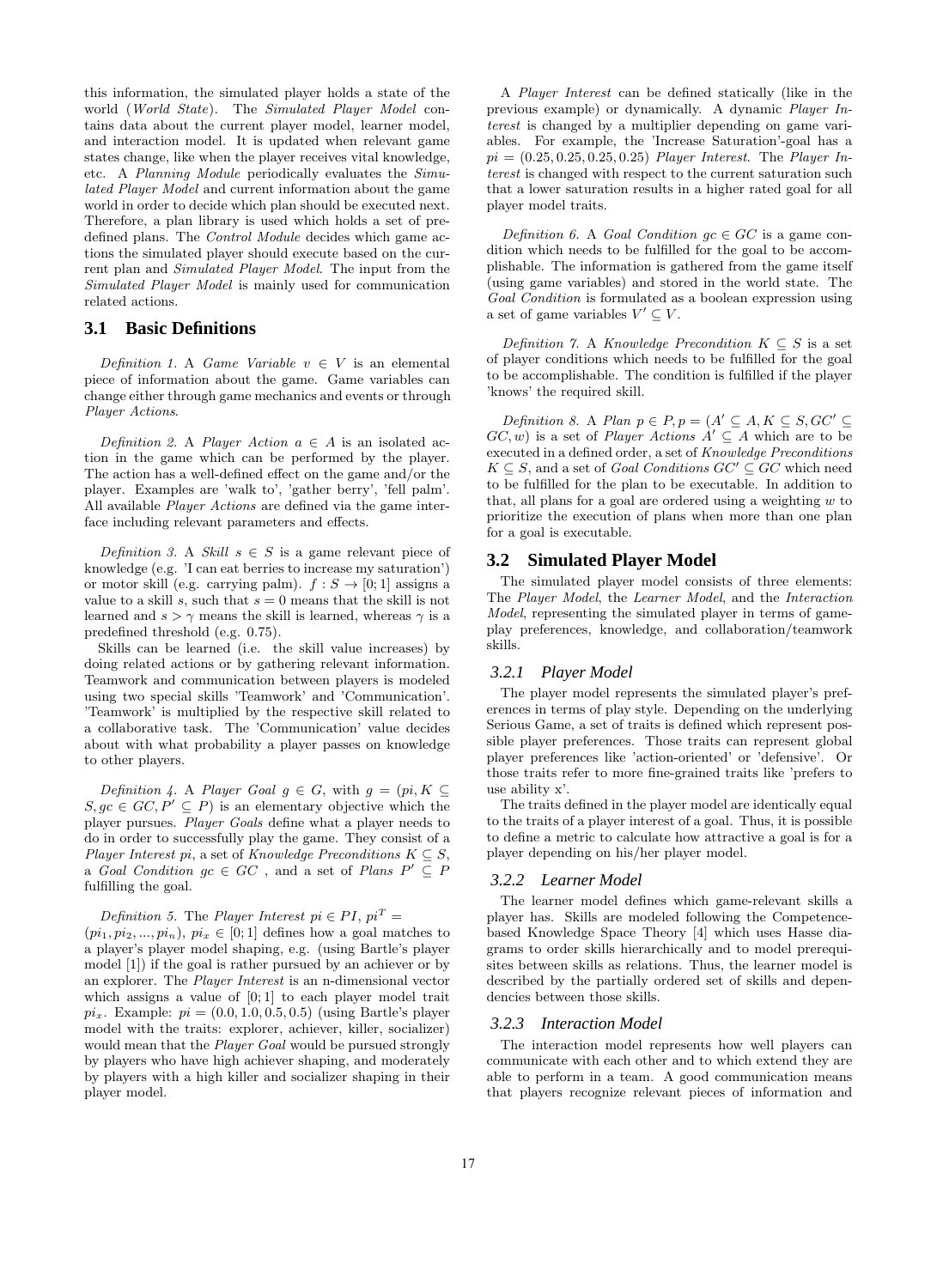moreover, recognize that they should forward that information to one or more team members. Thus, information is modeled as a skill (in the learner model). Having the skill learned means knowing the information. Communication is modeled as a special skill defining to which extend (i.e. probability) the player forwards information once he/she receives them (i.e. learns the respective skill). Teamwork is also modeled as a special skill which is used as a multiplier for skills which require collaboration.

## **3.3 Simulation Execution**

For each simulated player, the simulation determines the next goal when the current goal is accomplished or when it cannot be accomplished any more. The next goal is determined comparing the player model with the player interest for each goal with regard to goal conditions and knowledge preconditions. The most fitting goal is chosen according to a metric to define the appropriateness of a goal. Therefore, first all goals are filtered, checking if their *Goal Conditions* and *Knowledge Precondition* are accomplishable. Each accomplishable goal's *Player Interest* vector gets then compared to the player's player model vector using the scalar product. Thus, the goal with the *Player Interest* which is most similar to the current player model shaping will be chosen. The goal with the highest value is chosen and gets processed by executing one of its available plans. Available plans are filtered depending on their preconditions. The valid plan (i.e. all preconditions fulfilled) with the highest weighting  $w$  gets executed. Executing a plan means that the plan's actions are executed in the defined order.

# **4. IMPLEMENTATION**

## **4.1 Escape From Wilson Island**

We implemented our concepts as an extension of the existing collaborative multiplayer Serious Game *Escape From Wilson Island*. The game was developed for training and assessment of collaborative and teamwork skills. It is best described as a 3rd person action-adventure like game for four players. The narrative background is a Robinson Crusoelike scenario with the players being stranded on a deserted island. Their goal is to flee from there. In order to achieve that they need to build a shelter, find food, build a raft and ignite a signal fire on a neighboring island. All underlying tasks are designed in a way such that players need to collaborate. One collaborative task is carrying a palm over the island. Players need to coordinate their movements so that they do not let the palm fall. This requires an extensive amount of coordination and communication. Other teamwork-oriented features include the collection and distribution of food among team members. Figure 2 shows three players carrying a palm while the fourth player is gathering berries. For more detailed information about game design decision see [11].

# **4.2 Player Simulation**

## *4.2.1 EFWI Skills*

There are several skills to be mastered in EFWI. Some of these skills do not have preconditions. For example there is no knowledge a player must have before he/she can learn that he/she can gather berries from a bush. Some skills however have other skills as preconditions. For filling an empty bottle with gas the players must first have knowledge where to find a geyser and that there is a bottle to find in the first place. Other motor skills are carrying a palm and hunting herons, both requiring the players to first have some basic knowledge that these actions can be executed.

## *4.2.2 EFWI Actions*

The players can perform several different actions, e.g. fell a palm, gather berries or carry a palm. Some of the available actions, like felling a palm, do not require a skill since the player only has to decide to execute this action for it to be executed. Actions like carrying a palm however require the players who are carrying the palm to stay inside a certain area around the palm while carrying. If one player steps out of his/her area, the palm is dropped. These actions have associated skills that influence the player's performance while executing the action. For carrying a palm this lack in performance is simulated with a randomized offset on the walking direction. The lower the skill level of the player the higher the possible random offset which lets the player more likely step out of his/her carrying area and therefore drop the palm. Furthermore the 'Teamwork' skill also influences this performance, giving good team players a bonus and a penalty to bad team players.

#### *4.2.3 EFWI Goals*

In EFWI the players have several goals that they can or must achieve during the game. One of the first things players will do at the start of the game is gathering information of where they are and what is going on. They can achieve this by exploring the island on their own or by talking to the NPC standing at the beach where the game starts. Exploring the island has only the precondition that the island has not vet been completely explored. Therefore it is available at the beginning of the game. Talking to the NPC at the beach has the preconditions that the player has not yet talked to him and that the NPC in fact is still at the beach. Exploring the island is more interesting for players that have a high explorer trait. Talking to the NPC will more likely be interesting for players with a high socializer trait.

Another main goal is building the hut. Players with a strong achiever trait will try to achieve this as it is one of the most visible successes in the first part of the game. Building the hut has only two conditions for the world state: The hut has not yet been built and there must be palms. Building the hut also requires several skills: The player who wants to build the hut must 'know that the hut can be built' and 'where it can be built'. To carry a palm it first has to be felled. As only one player has the axe that is needed to fell the palm there are two available plans for building the hut. The first plan requires the player to have the axe in his/her inventory. In this case the player can simply fell the palm himself/herself. The second plan does not require an axe but the player has to ask the player with the axe for help.

Some goals have dynamical *Player Interests*. Goals that improve status values of the player, like saturation, become more important once the value decreases. In addition to that, a cool-down function prevents players from trying to achieve some goals over and over again.

#### *4.2.4 EFWI Player Model*

In EFWI, the player model traits are defined similar to the player model of Bartle using four traits for four different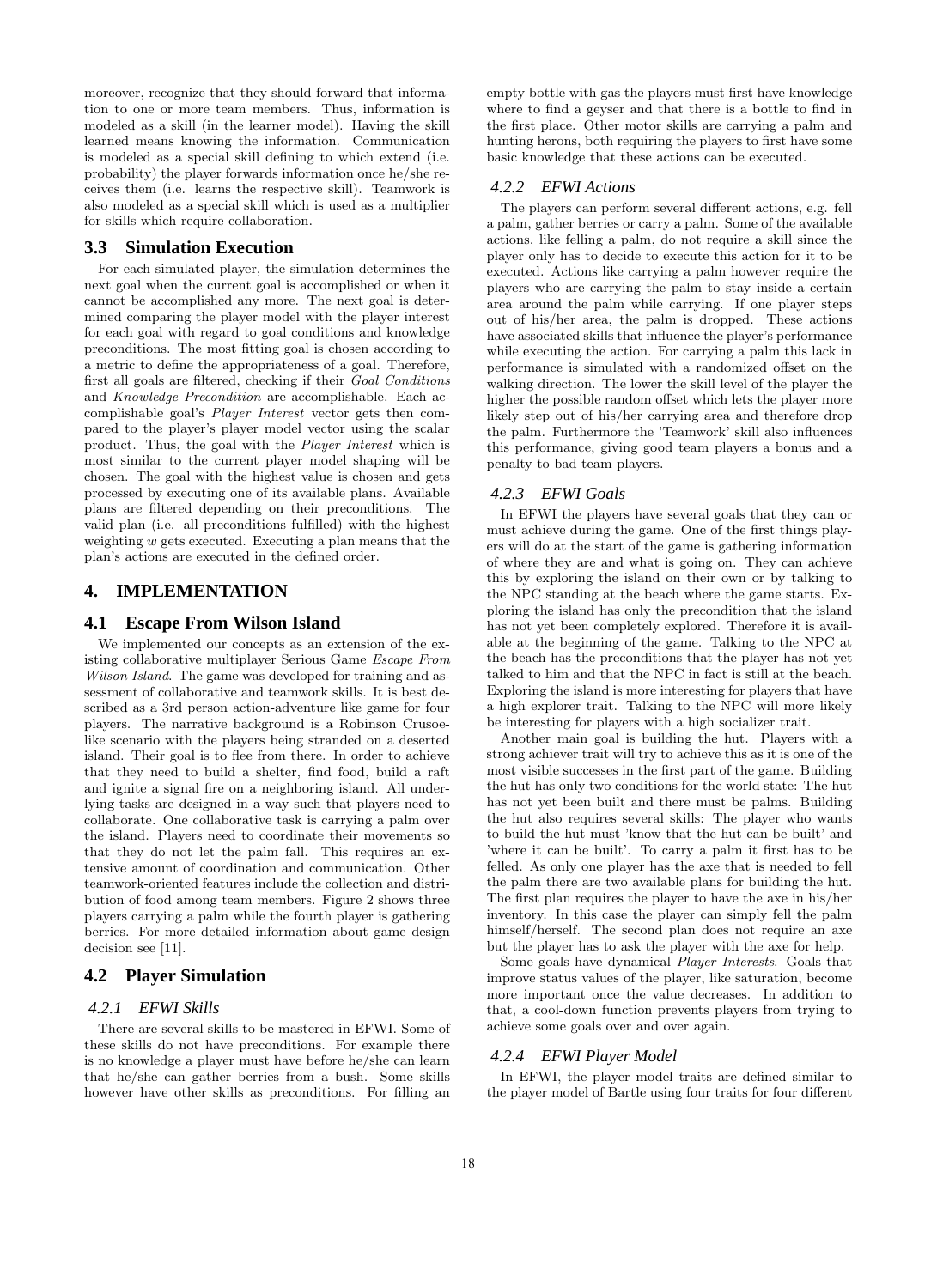

Figure 2: Three players carrying a palm, one player gathering berries.

player types: explorer, achiever, socializer, and killer. To rank actions or goals a function is provided that maps the *Player Interests* to a numerical value. This function is realized as the scalar product of the traits of the player and the traits of the *Player Interest*.

#### *4.2.5 EFWI Learner Model*

The learner model in EFWI is based on CbKST [4], i.e. it uses a skill tree with interdependencies (i.e. prerequisite relations) between skills. Skills can be learned in several ways. Motor skills are increased by small amounts when the player is executing the related task. These skills can also be increased when other players or the NPC share knowledge about this skill, e.g. the NPC tells the player how to hunt a heron. Skills that represent knowledge can be gathered from other players or the NPC and for some skills also by walking around the island. For example, whenever a player is close to a berry bush, 'gather berries' knowledge is increased to simulate that a real player would notice the highlighted bush and try to interact with it.

The skill 'Teamwork' is increased whenever a player executes a teamwork task. The skill 'Communication' is increased when a player shares knowledge with others or when he receives knowledge from other players. As some skills do not have predecessors they represent leaves in the skill tree. These skills can be learned as soon as a learning condition is met, e.g. gathering berries can be learned whenever a player is close to a berry bush. The knowledge that the player can interact with trees is a prerequisite to learning how to carry a palm. As soon as the player has learned this skill he/she can learn how to carry a palm. This in turn enables the player to gather knowledge about building the hut and the raft. If the player knows about building the hut he/she can learn from the NPC about sleeping in the hut and that it helps recovering energy.

#### *4.2.6 EFWI Interaction Model*

There are two main interaction forms in EFWI. The first one is communication. The players have to communicate

#### Table 1: Evaluation Parameters

| Ind. Variable                                | Variable Values  |  |                  |  |
|----------------------------------------------|------------------|--|------------------|--|
| Player model   Achiever Expl. Social. Killer |                  |  |                  |  |
| Learner model                                | All skills $= 0$ |  | All skills $= 1$ |  |

with each other to get help for group goals and to share information. The second form is actual teamwork where the players have to coordinate their behavior.

The implemented interaction model provides the players with the capabilities to share knowledge and ask for help. Teamwork is modeled as a special skill which is multiplied with the required skill whenever a collaborative task is solved by the team.

## **4.3 Evaluation**

An evaluation has been carried out to assess the realistic functionality of the player simulation.

### *4.3.1 Setup*

For a game session, all four players were simulated. Three series of measurements were carried out. Independent Variables (IV) are the player model shaping, the learner model shaping, and the interaction model shaping. In the first series of measurements, the player model was varied while the learner model were set to the lower value (all skills  $= 0$ ) and the interaction model was set to a neutral value of (teamwork  $= 0.5$ , communication  $= 0.5$ ). All four players were set to the same player model, i.e. four achievers, four explorers, four socializers, or four killers. The player model for an achiever for example was set to  $(1.0, 0.0, 0.0, 0.0)$ . For the other shapes it was set respectively.

In the second series of measurement, the player model was fixed to a neutral player model (0.25, 0.25, 0.25, 0.25) for all players. The interaction model was set to a neutral value of (0.5, 0.5). The learner model was varied from a shaping of (all skills  $= 0$ ) to a shaping of (all skills  $= 1$ ).